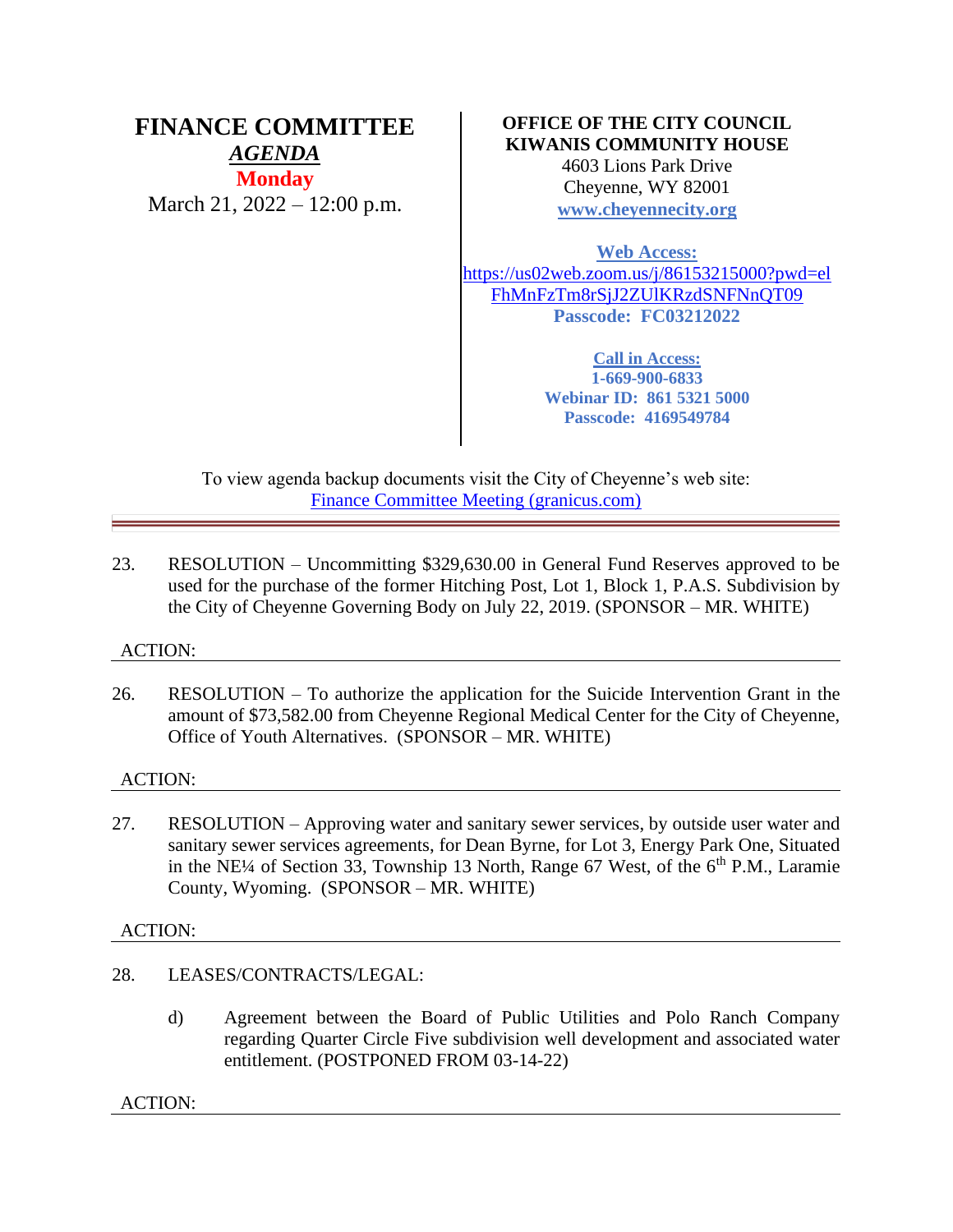### 28. LEASES/CONTRACTS/LEGAL (continued):

e) Contract between the City of Cheyenne, the City of Cheyenne Board of Public Utilities, and McGee, Hearne & Paiz LLP for financial and compliance auditing services for fiscal the year ending June 30, 2022. (General Fund)

## ACTION: f) Agreement between the City of Cheyenne and the Cheyenne Umpire's Association to umpire and score the Recreation Division Adult Softball Leagues and Tournaments for 2022. (Recreation Programs Fund) ACTION: g) 2022-2023 Collective Labor Agreement between the City of Cheyenne and Cheyenne Firefighters, Local Union No. 279, International Association of Firefighters. ACTION: h) Contract between the City of Cheyenne, Cheyenne Fire & Rescue Department, and Stryker, Portage, MI, for equipment maintenance services. (General Fund) ACTION: i) Development Agreement between the City of Cheyenne and Laramie County School District Number One to outline responsibilities for public infrastructure improvements relating to the Coyote Ridge Elementary School Project. (2019- 2022 1% Sales Tax) ACTION: j) Sponsorship Agreement between the City of Cheyenne and HollyFrontier Cheyenne Renewable Diesel Company, LLC, to designate HollyFrontier as the presenting sponsor of the 2022 Superday, Superday Tour de Prairie and Superday 5K Walk/Run. (Revenue to the City)

### ACTION:

### 29. CHANGE ORDERS/CONTRACT MODIFICATIONS:

b) Contract Modification #1 to Contract #7430 between the City of Cheyenne and Reiman Corp for the Carey Avenue Multi Use Path Project. (2019-2022 1% Sales Tax, Specific Purpose Sales Tax and WYDOT TAP Grant)

#### ACTION: